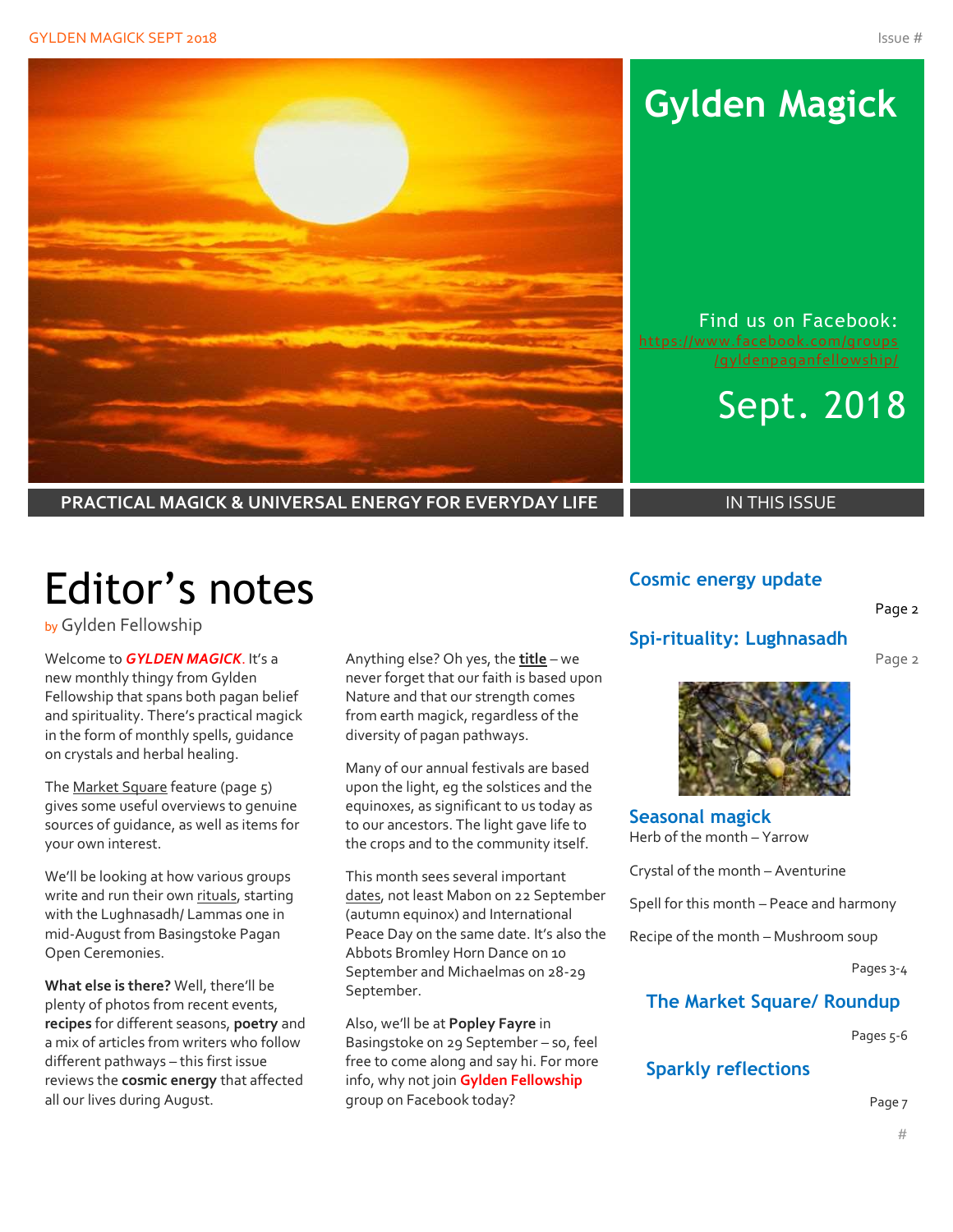## Cosmic Energies

by Christopher Prior

August was a month of twists and turns. As we moved from March into August, the energy around us almost flipped on its head for me. For other people I have talked to, this was also the case. It was as if the universe had switched its polarity and everything became backward.

There were reports of stomach problems, it was hard to concentrate and ground ourselves as well as a general feeling of disconnection, both for loved ones and, especially, for the extra sensitive among us. This was because I feel, but the energychanging polarity allowed more people to awaken in the midst of the *Lionsgate energy*\*.

In addition, the solar and full lunar eclipses in late July, that we all felt and experienced, showed us the light and dark within us and in the world around us.

Because of the confusion, misconceptions and anger were high even from complete strangers - irrational behaviour was high - it was due to this energy shift that awakened



something more primal within us, clearing and releasing past trauma. With that said, things have started to smooth out and slow down, as was predicted by many sensitives (including myself) during the end of August, from the fast-paced energy that started just before the middle of March.

Hopefully now, as this new age matures, so will all of our awakenings - ever moving towards our full potential.

#### EDITOR'S NOTE

*\*The Lionsgate Portal is a gateway into both the heavens and higher realms of consciousness. It is activated every year on 8 August when the Sun, Sirius and the Earth are in a certain alignment. During this time, higher frequency energies from the star, Sirius, encompass Earth, in order to help advance the human race and raise the consciousness of the planet.*

# Spi-rituality: Lughnasadh

On 1 August, pagans across the world celebrated the festival of Lughnasadh. In Britain, the Saxons described this date as Lammas, from the custom of loafmass, ie the consecration of new loaves from the new grain harvest. This festival celebrates the basic food that sustains us through the winter and the seeds that become next year's harvest.

Written by **Paul Oakwolf Coombes**, the Archdruid who organises **Basingstoke Pagan Open Ceremonies**, all the sabbat rituals are held in public places, eg the War Memorial Park in Basingstoke, on the weekend closest to the actual festival. One of the key points to note in advance is that all are welcome to come

along and join in – it wouldn't be the first time that interested spectators are invited to join the circle too.

Another key point is that this is not exclusively druidic. There are druids present, but I'm a witch and there are those of a heathen kindred path too – and all are included. So, what does the ritual include?

As with many other ceremonies, there are standard parts like Calling the Quarters, a grounding element and blessings of bread and mead, but there are other parts that are less common.

- One person is the sword bearer, to determine whether there's peace in the land.
- 2. Usually, there is a poetical element read by someone – here, the poem used was "John Barleycorn" by Robert Burns.
- 3. There's an Awen chant, followed by the druid oath - *We swear by peace and love to stand, Heart to Heart and Hand in Hand, Mark O Spirit, and hear us now, confirming this, our Sacred Vow*.
- 4. Each ritual includes a ceremonial talking stick, for each to share.

Here's a flavour of Paul's ritual: *"It has been bestowed upon us to keep the knowledge alive. To pass on to our children and their children, the magic of planting the seeds, growing the plants and harvesting the fruit."*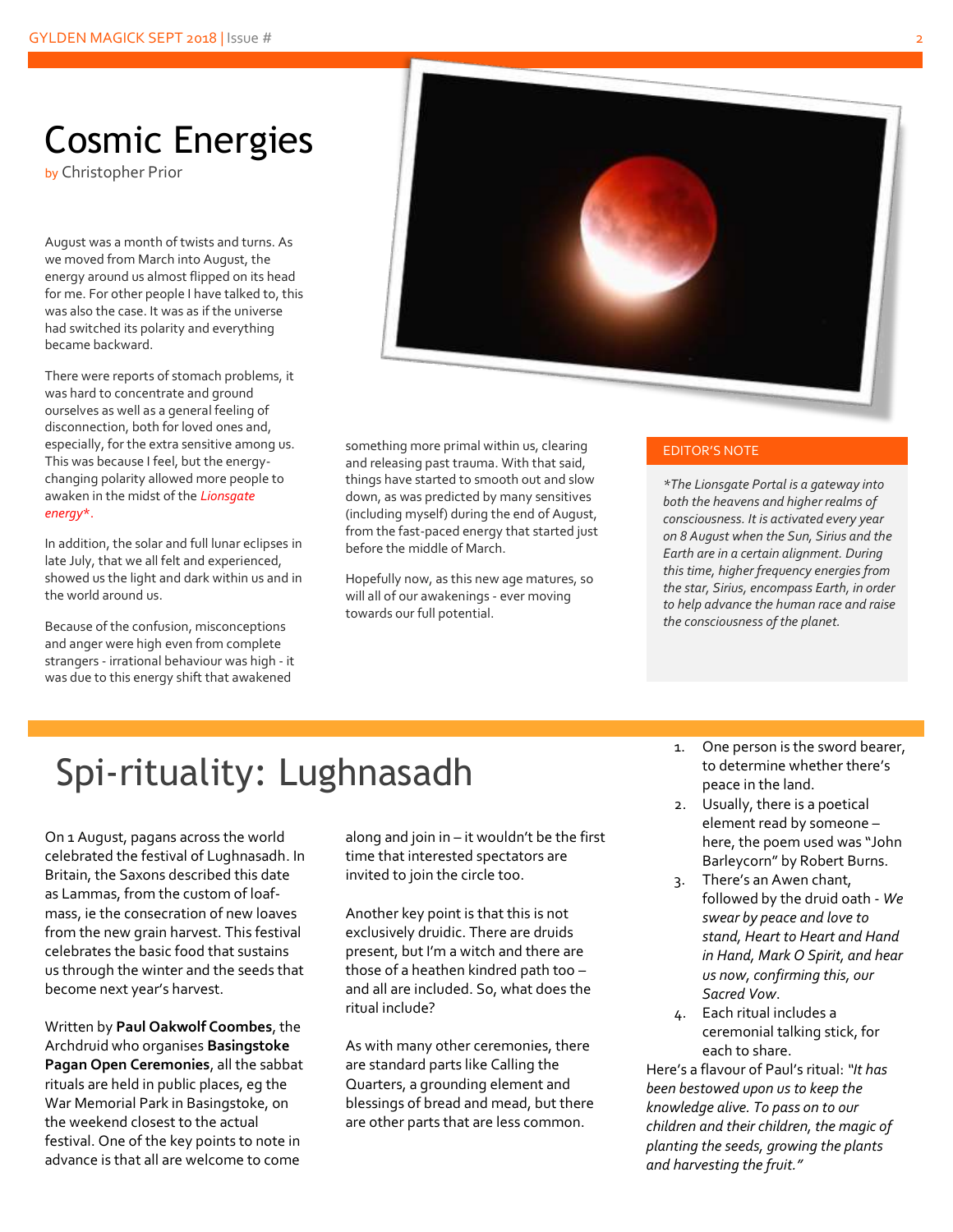## **Spell of the month: peace**

Bearing in mind that the *International Day of Peace* falls on 22 September, here's a spell that's designed to set your mind at *peace,* free from guilt or depression. Please note that all the spells used or quoted in *GYLDEN MAGICK*, were written by members of Gylden Fellowship.

**Set-up:** a small container of lavender oil. It's OK to use tinctures or salves rather than essential or infused oils. Enough candles, so that you can turn off the electric lights.

- 1. Best time is during a waning moon, from 9pm onwards.
- 2. Eat a light meal early, leave the phone on messages and cleanse the sacred space/ yourself first - create either a magickal circle or perform the spell at your altar.
- 3. Light the candles and turn out the electric lights.
- 4. Offer a prayer to your Goddess of the waning moon.
- 5. Call the quarters and visualise the negative feelings to be lost, as dark clouds surrounding you.
- 6. Pour a little lavender oil in your hand and rub gently onto your face.
- 7. Visualise now that you are lying on the earth, feeling the lavender on you and the dark clouds are being absorbed into the earth.
- 8. During this time, chant softly, "As I return to you earth, take the poison from me and leave me clean, as above, so below, so mote it be".
- 9. When you feel that all the clouds are gone, release the quarters, wash your face and rejoice in your new feelings of peace within.

**Note:** lavender is the best option, but I have used tangerine oil too – gives a real zing afterwards for losing any depression.



## **Crystal of the month: aventurine**

We're starting with this stone as it's a correspondence crystal for September. What is aventurine? Well, it's easily recognised by its sparkly green colour, which is a mix of mica and quartz. India is the main source of green aventurine and the good news is that it's not a terribly expensive crystal.

In general, it is regarded as a stone that attracts good luck and prosperity – its name comes from an Italian word meaning "by chance". OK then, what are the main healing properties?

- 1. Aventurine is linked to the solar plexus chakra very good for calming anger, old habits or negative feelings.
- 2. It's also linked to the heart chakra and can help with circulatory problems.
- 3. One of the side-effects of this calming process is that the user can analyse any problem and take decisions with wisdom, not haste.
- 4. Aventurine, like a few other stones, is great against strong EMFs (electromagnetic fields) from computers or smartphones.
- 5. It helps both children and adults to learn and write.
- 6. Aventurine is reputedly very good against ADHD.

There's no best way to use aventurine, but here's a few suggestions.

- 1. Sit quietly with the crystal in your receptive hand for about 15 minutes and meditate – concentrate on losing all the destructive feelings in all your chakras and welcoming clear light into yourself.
- 2. One of the key feelings to leave is negativity think about being positive, optimistic and appreciative of the natural world around you – reflect on this: "I accept the Universe's wonder for me today".
- 3. Wear aventurine jewellery, eg necklace, bracelet, ring, etc.
- 4. Walk in nature with aventurine on your person and breathe in the healing energies of the trees.
- 5. If there is too much stress in your environment, consider this stone for a crystal grid of the home.



© geology.com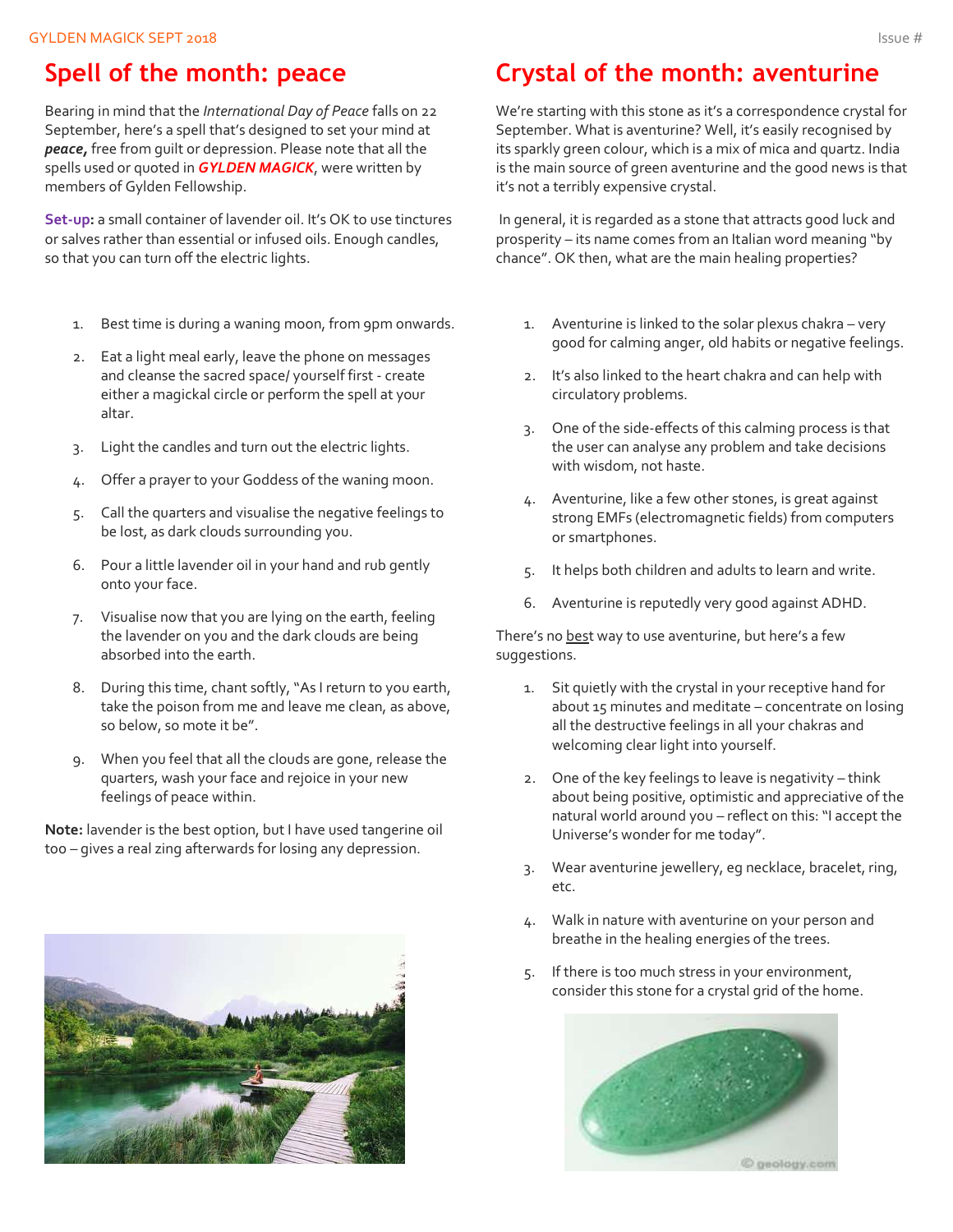### **Herb of the month: yarrow**

This is not the most obvious herb to choose, but it is very common and is often overlooked by healers. It's one of those very safe herbs to use and you can make a pleasant yarrow and marigold tea as a cold remedy or put yarrow in a bath to combat skin irritations. In fact, yarrow (*achillea millefolium*) was used by our ancestors over 60,000 years ago.

For the herbal healer, it's the yarrow leaves and flowers that are used for medicines for the following complaints (usually from July-September).

- a) Common colds or fevers
- b) Hayfever
- c) Stomach upsets, eg diarrhoea, wind or gastric pain
- d) The leaves can relieve toothache
- e) It helps with wounds or bleeding.

So, how can yarrow be used – here's a short list.

- 1. The leaves can be eaten in a salad or brewed to make ale or boiled as an infusion. The infusion encourages sweating, reduces fever and encourages the appetite. It's quite nice when mixed with peppermint. **Tip**: put a leaf or two in your nostril, to stop a nosebleed.
- 2. If you're going to put the flowers in boiling water, it can be used as a steam inhalation against hayfever.
- 3. Yarrow is good as a massage oil against inflamed joints.
- 4. The effect of yarrow on wounds has long been noted, due to its antiseptic quality (bit like chamomile really) – best here as a salve.





### **Recipe of the month: autumn mushroom soup**

#### **Set-up:**

400g mushrooms, perhaps chanterelles or shiitake.

Other root vegetables of your choice

600ml milk

25g butter

1 tablespoon plain flour

- 1. Wash and chop all the vegetables.
- 2. Cook the other root vegetables until soft.
- 3. Fry the mushrooms in butter until soft, then reduce the heat and add the flour, stirring gently.
- 4. Add the milk and carry on stirring until the soup has thickened.
- 5. Add the cooked root vegetables and a little salt.
- 6. Serve with fresh bread.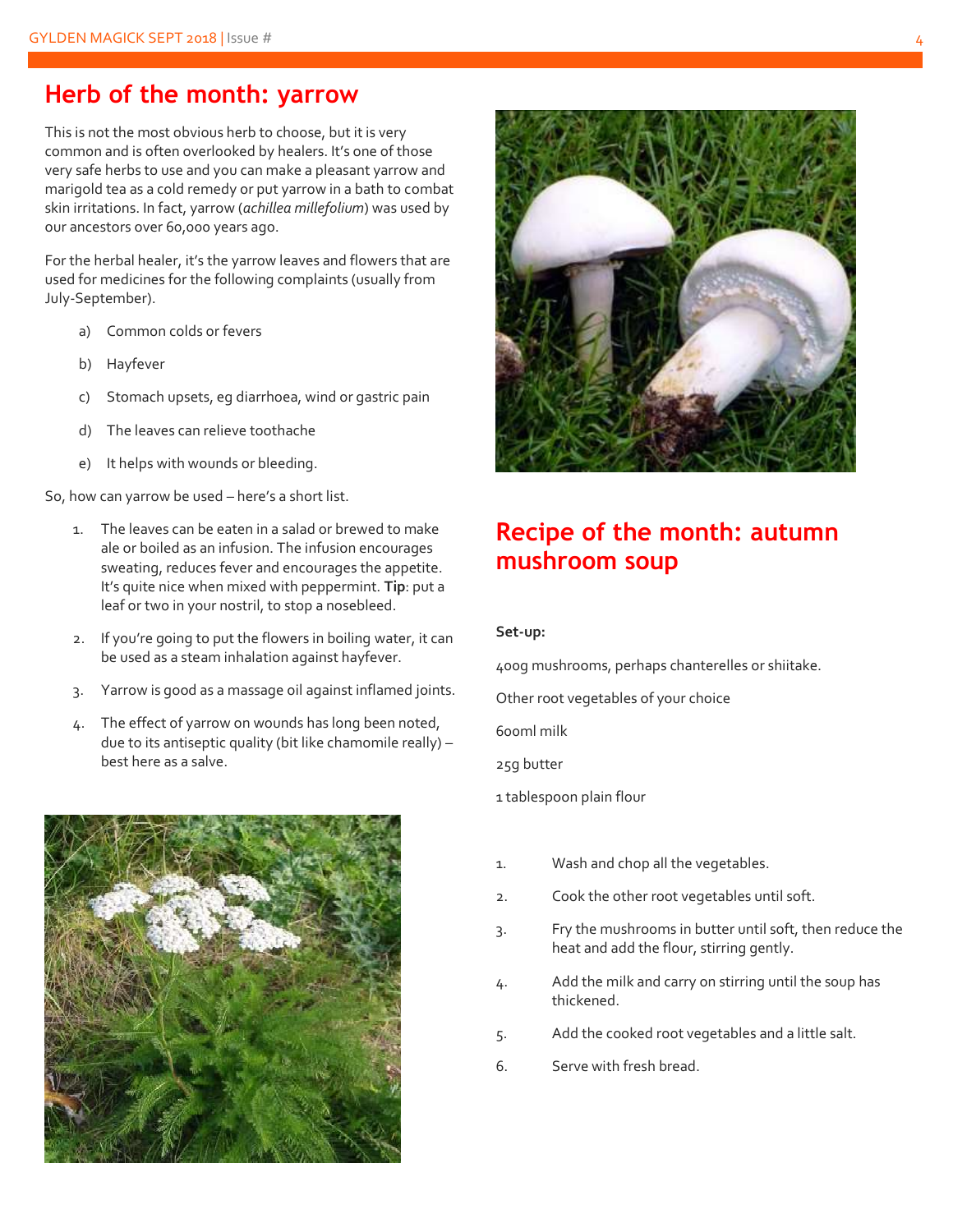## The Market Square: the Storyteller

by Gylden Fellowship

Let's try to visualise the scene. It's market day in a small country town and the traders are setting up their stalls, putting out their stocks. As you read further issues of *GYLDEN MAGICK*, so we'll introduce you to these traders in a lot more detail, but for now, they're here and putting up their stands. It's a lovely sunny day in the town square, with cobbled stones underfoot and an Eleanor Cross in the centre. There are old buildings all around and roads off to the side.

And the first person we meet is the **Storyteller**, who is here to entertain the passers-by and children with his magickal tales. With him, you can always count on tales of dragons, the faery folk, goblins and witches, plus stirring tales of adventure with highwaymen, sea serpents, giants and unicorns.

The Storyteller himself is a mysterious person - a cunning man of Irish ancestry, who travels from place to place with his stock of tales, but he's often found here on market day.

And now he takes up his usual place, just at the foot of the Eleanor Cross, dressed in his habitual brown cloak, wooden pendant on his neck, silver rings on his fingers and with his deer-antler staff by his side. Already, a few people have stopped to listen as he announces himself with an ancient bodhran and launches into a wondrous story of long-ago times and a king who was beguiled by the dwarfish realm.

Let's stop for a minute to listen to part of his tale: *"After another year, King Herla received a summons from his dwarf friend, so he gathered his best men and a host of wedding gifts. They set off into a wild country where few men ventured and travelled for days, through twisting forest paths until reaching a solid sandstone cliff. Suddenly, there was a sound like the peal of a bell and a doorway opened in the cliff face; the company rode through the opening and found themselves in a large cavern, lit by flaming brands hung at intervals on the sandy walls. There was a passage, which led from the cavern into the depths of the earth."*

### **Contact info for the Storyteller**

Nick O'Connor is a registered member of the Society for Storytelling and performs also at the Sussex Centre for Folklore, Fairy Tales and Fantasy, as well as numerous pagan events. He can be booked for storytelling at corporate functions, in schools, in the care sector or for private celebrations at a negotiable rate of **£50 per hour + travel**.

For a care sector booking[: info@mackentertainment.co.uk](mailto:info@mackentertainment.co.uk)

For all other events[: nick-oconnor@hotmail.co.uk](mailto:nick-oconnor@hotmail.co.uk)

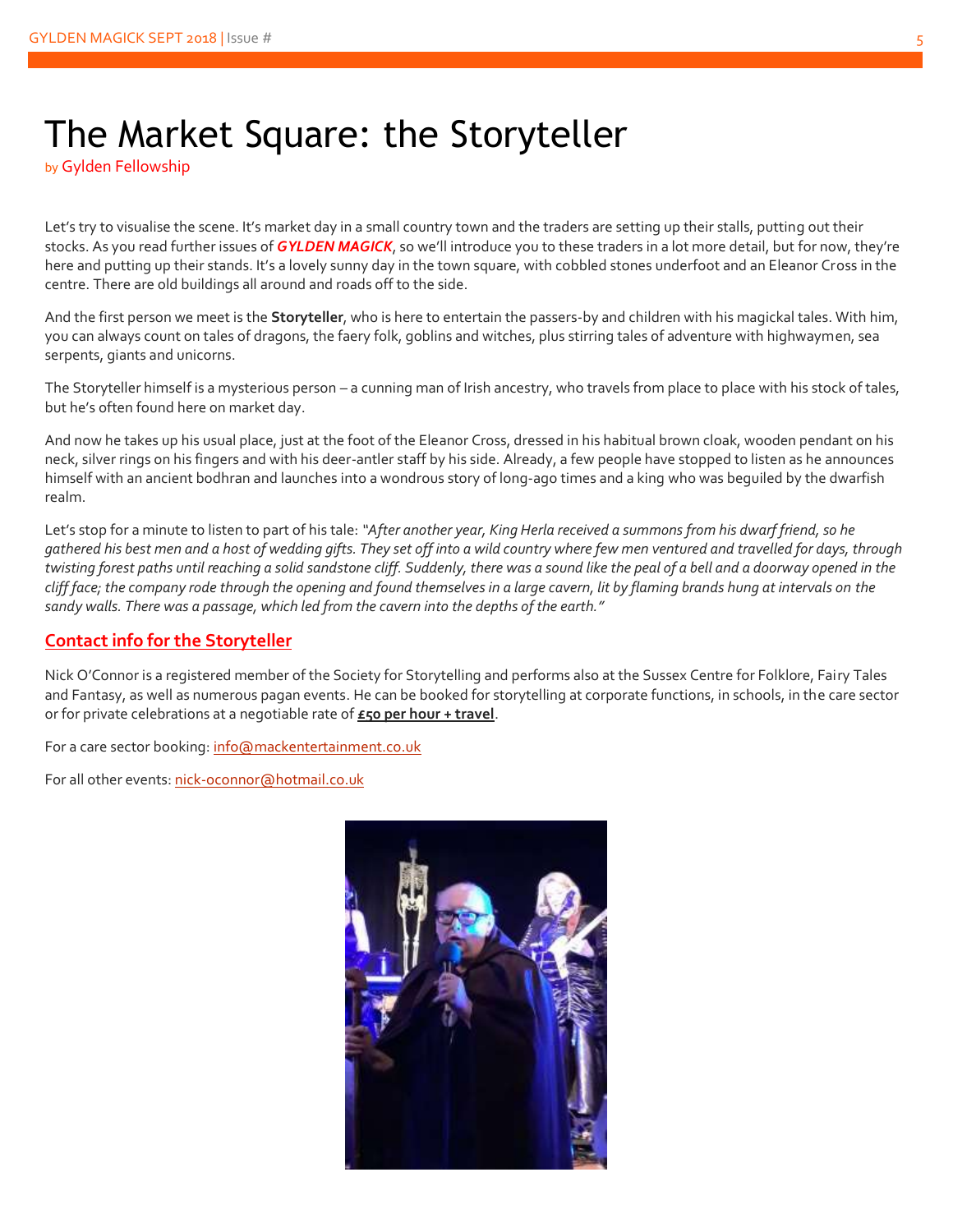

## **Here's a few photos from Pagan Prides South and Anglia 2018**





Gylden Fellowship sends you Mabon blessings

Golden-haired mother, Red dying king, Leaves are falling, And sickles gleam. Abundant is the harvest, Blessed are the fruits, What withers and dies Is always reborn.